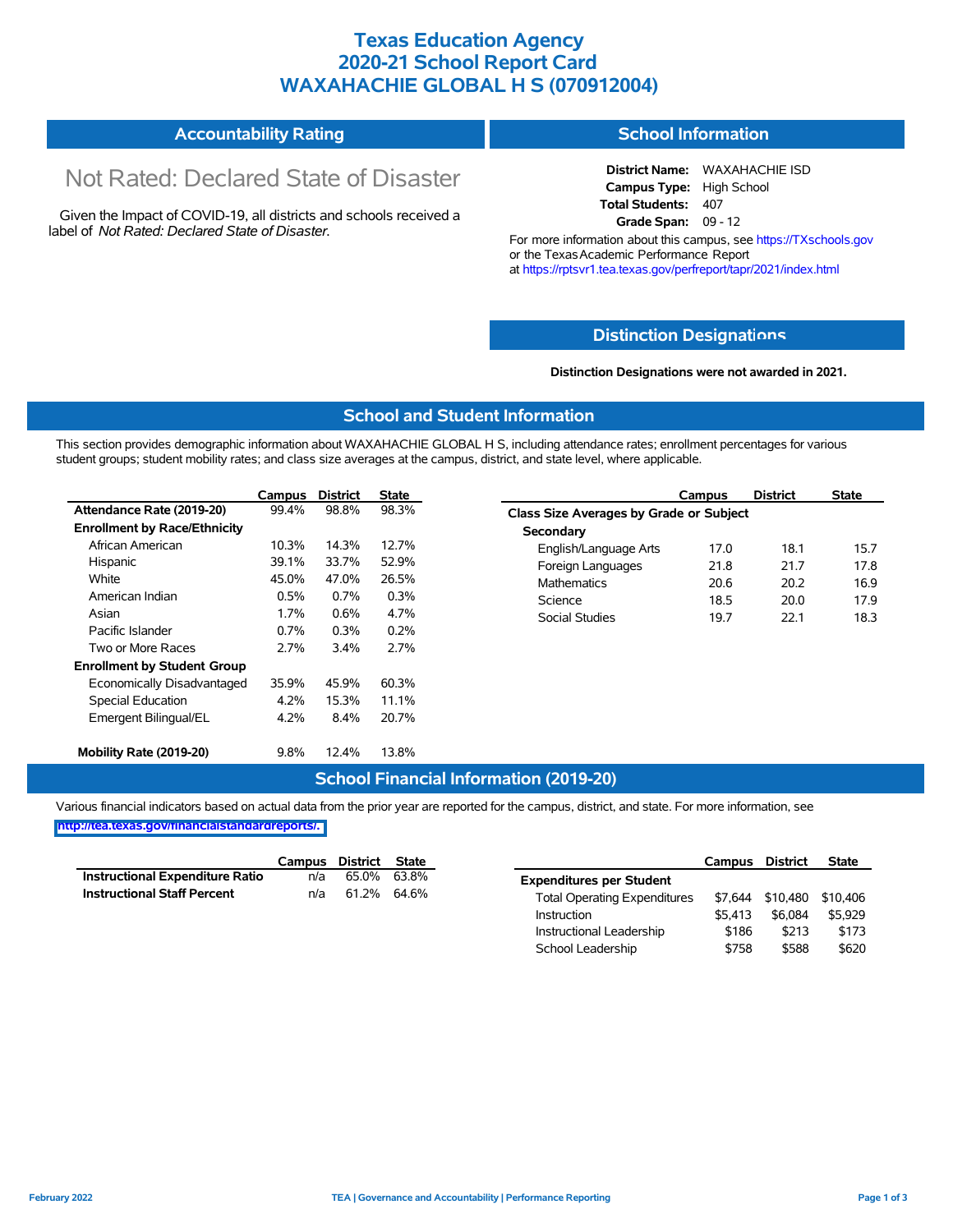## **Texas Education Agency 2020-21 School Report Card**

#### **STAAR Outcomes**

This section provides STAAR performance and outcomes. **Please note that due to the cancellation of spring 2020 STAAR administration due to the COVID-19 pandemic, 2019 results are shown.**

|                                                                                          |      |              |      |                 |                         |      |      |                          |                          |                | Two                      |               |
|------------------------------------------------------------------------------------------|------|--------------|------|-----------------|-------------------------|------|------|--------------------------|--------------------------|----------------|--------------------------|---------------|
|                                                                                          |      |              |      |                 |                         |      |      |                          |                          |                | or                       |               |
|                                                                                          |      |              |      |                 | African                 |      |      | American                 |                          | Pacific        | More                     | Econ          |
|                                                                                          |      | <b>State</b> |      | District Campus | American Hispanic White |      |      | Indian                   | Asian                    | Islander       | Races                    | <b>Disadv</b> |
| STAAR Performance Rates at Approaches Grade Level or Above (All Grades Tested)<br>$\ast$ |      |              |      |                 |                         |      |      |                          |                          |                |                          |               |
| All Subjects                                                                             | 2021 | 67%          | 74%  | 95%             | 97%                     | 92%  | 98%  | $\overline{a}$           | 100%                     |                | 100%                     | 92%           |
|                                                                                          | 2019 | 78%          | 81%  | 98%             | 93%                     | 95%  | 100% | *                        | 100%                     | $\ast$         | 100%                     | 98%           |
| ELA/Reading                                                                              | 2021 | 68%          | 73%  | 94%             | 94%                     | 91%  | 97%  | $\overline{a}$           | 100%                     | $\ast$         | 100%                     | 92%           |
|                                                                                          | 2019 | 75%          | 79%  | 96%             | 87%                     | 93%  | 100% | $\overline{a}$           | $\ast$                   | $\ast$         | 100%                     | 97%           |
| <b>Mathematics</b>                                                                       | 2021 | 66%          | 75%  | 94%             | 100%                    | 89%  | 97%  | $\overline{a}$           | $\ast$                   |                | $\overline{a}$           | 95%           |
|                                                                                          | 2019 | 82%          | 84%  | 100%            | $\ast$                  | 100% | 100% |                          | $\overline{a}$           | $\ast$         | $\ast$                   | 100%          |
| Science                                                                                  | 2021 | 71%          | 80%  | 98%             | $\ast$                  | 95%  | 100% | $\overline{a}$           | 100%                     | L,             | $\ast$                   | 96%           |
|                                                                                          | 2019 | 81%          | 84%  | 97%             | 100%                    | 93%  | 100% | $\overline{a}$           | $\ast$                   | $\ast$         | $\ast$                   | 97%           |
| Social Studies                                                                           | 2021 | 73%          | 80%  | 95%             | 100%                    | 92%  | 98%  |                          | $\ast$                   |                | $\ast$                   | 89%           |
|                                                                                          | 2019 | 81%          | 79%  | 99%             | $\ast$                  | 96%  | 100% | $\ast$                   | $\ast$                   | $\overline{a}$ | $\ast$                   | 100%          |
| STAAR Performance Rates at Meets Grade Level or Above (All Grades Tested)                |      |              |      |                 |                         |      |      |                          |                          |                |                          |               |
| All Subjects                                                                             | 2021 | 41%          | 47%  | 80%             | 74%                     | 73%  | 87%  |                          | 89%                      | $\ast$         | 100%                     | 75%           |
|                                                                                          | 2019 | 50%          | 52%  | 88%             | 82%                     | 82%  | 92%  | $\ast$                   | 83%                      | $\ast$         | 92%                      | 83%           |
| ELA/Reading                                                                              | 2021 | 45%          | 47%  | 86%             | 76%                     | 81%  | 92%  |                          | 86%                      | $\ast$         | 100%                     | 82%           |
|                                                                                          | 2019 | 48%          | 51%  | 86%             | 80%                     | 82%  | 90%  | $\overline{a}$           | $\ast$                   | $\ast$         | 100%                     | 83%           |
| Mathematics                                                                              | 2021 | 37%          | 46%  | 67%             | 83%                     | 61%  | 69%  | $\overline{a}$           | $\ast$                   | $\overline{a}$ | $\overline{a}$           | 73%           |
|                                                                                          | 2019 | 52%          | 53%  | 94%             | $\ast$                  | 91%  | 94%  |                          | $\overline{\phantom{a}}$ | $\ast$         | $\ast$                   | 92%           |
| Science                                                                                  | 2021 | 44%          | 50%  | 72%             | $\ast$                  | 59%  | 84%  |                          | 80%                      |                | $\ast$                   | 56%           |
|                                                                                          | 2019 | 54%          | 56%  | 85%             | 71%                     | 77%  | 97%  | $\overline{a}$           | $\ast$                   | $\ast$         | $\ast$                   | 75%           |
| <b>Social Studies</b>                                                                    | 2021 | 49%          | 57%  | 85%             | 73%                     | 77%  | 95%  |                          | $\ast$                   |                | $\ast$                   | 76%           |
|                                                                                          | 2019 | 55%          | 53%  | 89%             | *                       | 80%  | 93%  | *                        | $\ast$                   |                | $\ast$                   | 83%           |
| STAAR Performance Rates at Masters Grade Level (All Grades Tested)                       |      |              |      |                 |                         |      |      |                          |                          |                |                          |               |
| All Subjects                                                                             | 2021 | 18%          | 20%  | 29%             | 37%                     | 18%  | 38%  | $\overline{a}$           | 39%                      | $\ast$         | 40%                      | 24%           |
|                                                                                          | 2019 | 24%          | 23%  | 41%             | 14%                     | 31%  | 51%  | *                        | 67%                      | $\ast$         | 54%                      | 30%           |
| ELA/Reading                                                                              | 2021 | 18%          | 19%  | 21%             | 29%                     | 15%  | 28%  |                          | 0%                       | $\ast$         | 13%                      | 19%           |
|                                                                                          | 2019 | 21%          | 21%  | 25%             | 7%                      | 17%  | 32%  | $\overline{a}$           | $\ast$                   | $\ast$         | 40%                      | 16%           |
| Mathematics                                                                              | 2021 | 18%          | 20%  | 23%             | 17%                     | 8%   | 33%  | $\overline{\phantom{a}}$ | $\ast$                   | ۰              | $\overline{\phantom{a}}$ | 18%           |
|                                                                                          | 2019 | 26%          | 26%  | 74%             | $\ast$                  | 77%  | 78%  |                          | $\overline{a}$           | $\ast$         | $\ast$                   | 75%           |
| Science                                                                                  | 2021 | 20%          | 23%  | 23%             | $\ast$                  | 9%   | 34%  |                          | 20%                      |                | $\ast$                   | 7%            |
|                                                                                          | 2019 | 25%          | 22%  | 36%             | 14%                     | 20%  | 55%  | $\overline{a}$           | $\ast$                   | $\ast$         | $\ast$                   | 22%           |
| <b>Social Studies</b>                                                                    | 2021 | 29%          | 35%  | 59%             | 55%                     | 44%  | 73%  |                          | $\ast$                   |                | $\ast$                   | 46%           |
|                                                                                          | 2019 | 33%          | 30%  | 54%             | $\ast$                  | 36%  | 65%  | *                        | $\ast$                   |                | $\ast$                   | 29%           |
| <b>STAAR Assessment Participation (All Grades Tested)</b>                                |      |              |      |                 |                         |      |      |                          |                          |                |                          |               |
| All Subjects                                                                             | 2021 | 88%          | 98%  | 100%            | 100%                    | 100% | 100% | $\overline{a}$           | 100%                     | $\ast$         | 100%                     | 99%           |
|                                                                                          | 2019 | 99%          | 100% | 100%            | 100%                    | 100% | 99%  | *                        | 100%                     | $\ast$         | 100%                     | 100%          |
| ELA/Reading                                                                              | 2021 | 89%          | 98%  | 100%            | 100%                    | 100% | 100% | $\overline{\phantom{a}}$ | 100%                     | $\ast$         | 100%                     | 100%          |
|                                                                                          | 2019 | 99%          | 100% | 100%            | 100%                    | 100% | 100% | $\overline{\phantom{a}}$ | $\ast$                   | $\ast$         | 100%                     | 100%          |
| Mathematics                                                                              | 2021 | 88%          | 98%  | 99%             | 100%                    | 100% | 98%  |                          | $\ast$                   | L,             | $\overline{a}$           | 100%          |
|                                                                                          | 2019 | 100%         | 100% | 100%            | $\ast$                  | 100% | 100% |                          |                          | $\ast$         | $\ast$                   | 100%          |

 **- Indicates there are no students in the group. \* Indicates results are masked due to small numbers to protect student confidentiality.**

**n/a Indicates data reporting is not applicable for this group.**